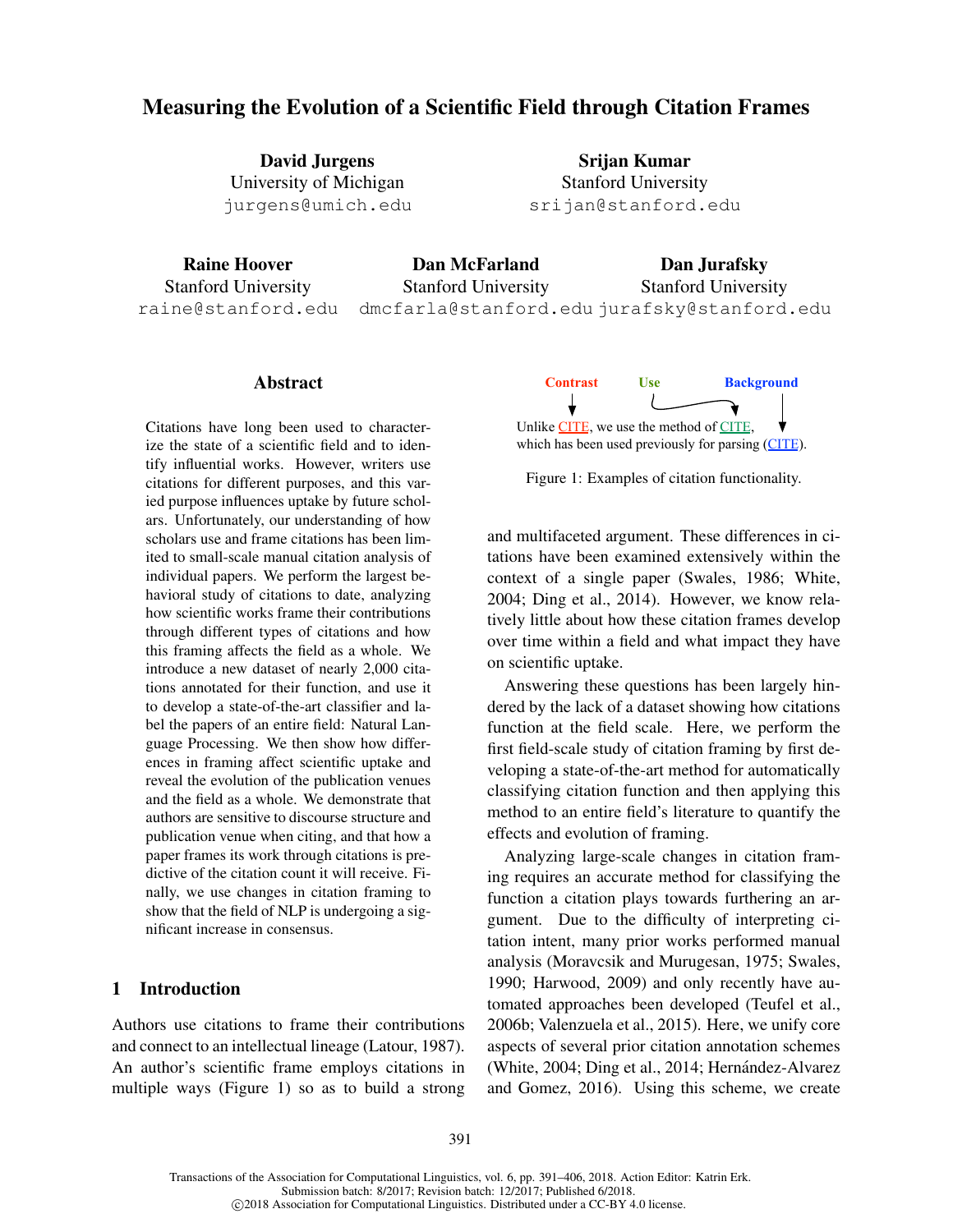one of the largest annotated corpora of citations and use it to train a high-accuracy method for automatically labeling a corpus. We apply our method to label the field of NLP, with over 134,127 citations in over 20,000 papers from nearly forty years of work.

Our work provides four key contributions for understanding how authors frame their citations. We introduce a new large-scale representative corpus of citation function and state-of-the-art methodology for classifying citations by function. We demonstrate that citations reflect the discourse structure of a paper but that this structure is significantly influenced by publication venue. Third, we show that differences in a paper's citation framing have a significant and meaningful impact on future scientific uptake as measured through future citations. Finally, by examining changes in the usage of citation functions, we show that the scholarly NLP community has evolved in how its authors frame their work, reflecting the maturation and growth of the field as a rapid discovery science (Collins, 1994). We publicly release our dataset and code to enable future research.

# 2 A Corpus for Citation Function

Citations play a key role in supporting authors' contributions throughout a scientific paper.<sup>1</sup> Multiple schemes have been proposed on how to classify these different roles, ranging from a handful of classes (Nanba and Okumura, 1999; Pham and Hoffmann, 2003) to twenty or more (Garfield, 1979; Garzone and Mercer, 2000). While suitable for expert manual analysis, many schemes include either fine-grained distinctions that are too rare to reliably identify or subjective classifications that require detailed knowledge of the field or author (Ziman, 1968; Swales, 1990; Harwood, 2009). Motivated by the desire to automatically examine large-scale trends in scholarly behavior, we address these issues by unifying the common aspects of multiple approaches in a single classification.

#### 2.1 Classification Scheme

Our classification captures the broad thematic functions a citation can serve in the discourse, e.g., providing background or serving as contrast (Oppenheim and Renn, 1978; Spiegel-Rüsing, 1977; Teufel et al., 2006a; Garfield, 1979; Garzone and Mercer, 2000; Abu-Jbara et al.,  $2013$ ).<sup>2</sup> Citation function reflects the specific purpose a citation plays with respect to the current paper's contributions. We unify the functional roles common in several classifications, e.g., (Spiegel-Rüsing, 1977; Garfield, 1979; Peritz, 1983; Teufel et al., 2006a; Harwood, 2009; Dong and Schäfer, 2011), into the six classes shown in Table 1, along with their description and example.

Our annotation scheme is similar to the six classes of Abu-Jbara et al. (2013) and the twelve-class scheme of Teufel (2000). The former has separate classes for comparison and for contrast, whereas the latter has multiple finer-grained distinctions for different kinds of comparison and contrasts. Here, we collapse these distinctions into a single class, COM-PARISON AND CONTRAST, that signals the author is making some form of alignment between their work and another. In practice, we found that many citation contexts with alignments—such as this one contain signals of both comparison and contrast; for our intended analyses, we considered this alignment signalling more important than whether the author was comparing or contrasting. Additionally, we introduce the FUTURE class to indicate that authors have forward-looking references for how their work might be applied later; these references are important for establishing a temporal lineage between works, and as we show later in §4, are the most frequent citation type in papers' Conclusion sections. Our adapted scheme enables us to conduct detailed analyses of the narrative structure of papers, venue citation pattern and evolution, and modeling the evolution of the whole field.

# 2.2 Annotation Process and Dataset

Annotation guidelines were created using a pilot study of 10 papers sampled from the ACL Anthology Reference Corpus (ARC) (Bird et al., 2008).

<sup>1</sup> For notational clarity, we use the term *reference* for the work that is cited and *citation* for the mention of it in the text.

 $2^2$ Another potential theme is citation sentiment (Athar, 2014; Kumar, 2016), but we omit this theme from our field-scale analysis because researchers have shown that negative sentiment is rare in practice (Chubin and Moitra, 1975; Vinkler, 1998; Case and Higgins, 2000) and can be quite subjective to classify due to textual mixtures of praise and criticism (Peritz, 1983; Swales, 1986; Brooks, 1986; Teufel, 2000).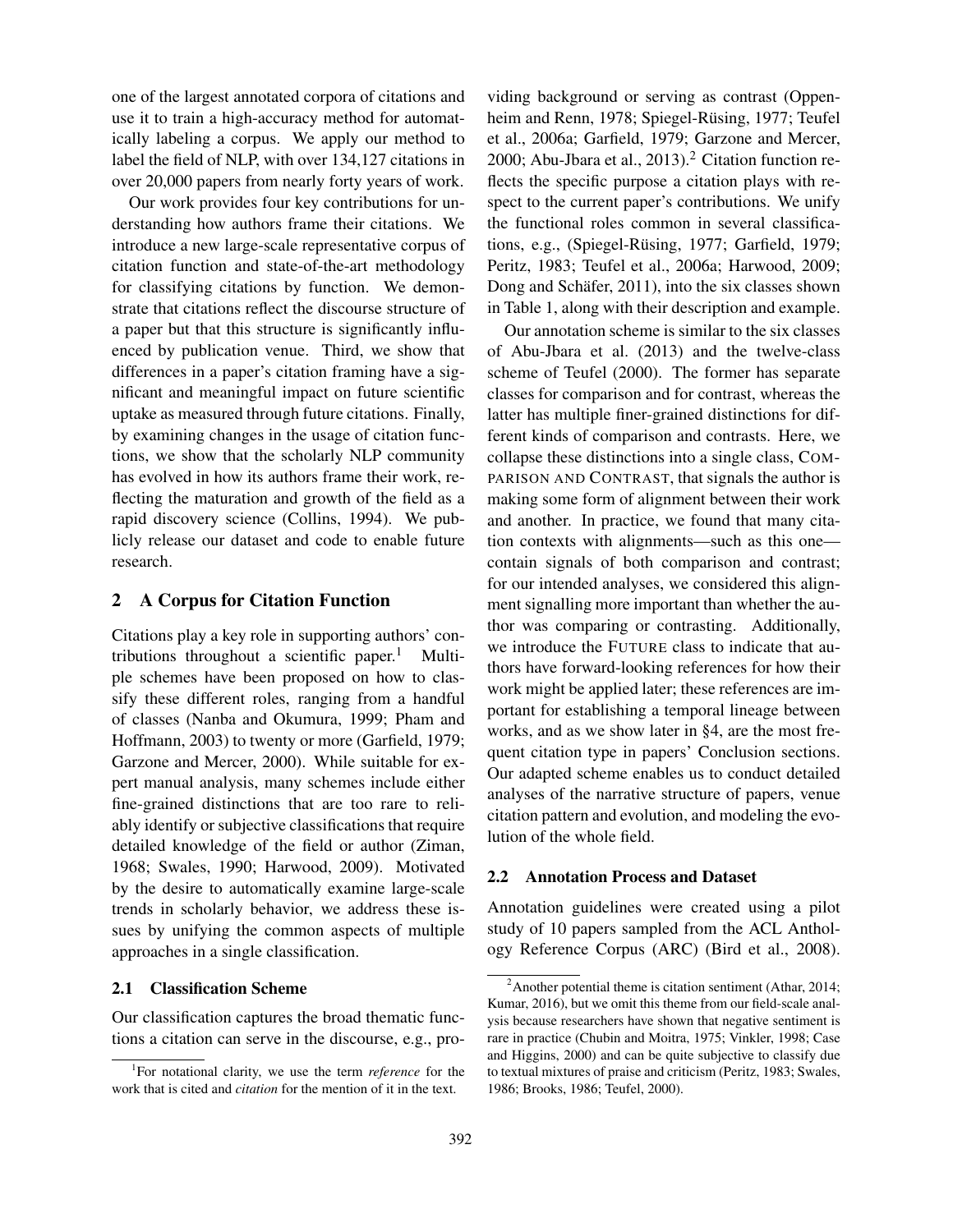| <b>Class</b>      | <b>Description</b>                                   | <b>Example</b>                                                                                           |
|-------------------|------------------------------------------------------|----------------------------------------------------------------------------------------------------------|
| <b>BACKGROUND</b> | $P$ provides relevant information                    | This is often referred to as incorporating deterministic closure (Dörre,                                 |
|                   | for this domain.                                     | 1993).                                                                                                   |
| <b>MOTIVATION</b> | P illustrates need for data, goals,<br>methods, etc. | As shown in Meurers (1994), this is a well-motivated convention []                                       |
| <b>USES</b>       | Uses data, methods, etc., from $P$ .                 | The head words can be automatically extracted $[\dots]$ in the manner de-<br>scribed by Magerman (1994). |
| <b>EXTENSION</b>  | Extends $P$ 's data, methods, etc.                   | [] we improve a two-dimensional multimodal version of LDA (An-<br>drews et al, 2009) []                  |
| <b>COMPARISON</b> | similarity/differences<br><b>Expresses</b>           | Other approaches use less deep linguistic resources (e.g., POS-tags)                                     |
| OR CONTRAST       | to $P$ .                                             | Stymne $(2008)$ []                                                                                       |
| <b>FUTURE</b>     | $P$ is a potential avenue for future<br>work.        | [] but we plan to do so in the near future using the algorithm of Little-<br>stone and Warmuth (1992).   |

Table 1: Our set of six functions a citation may serve with respect to a cited paper P.

Annotators completed two rounds of pre-annotation to discuss their process and design guidelines. All citations were then doubly-annotated by two trained annotators with expertise in NLP using the Brat tool (Stenetorp et al., 2012) and were then fully adjudicated to ensure quality. Following best practices for annotating citations (Athar, 2014), annotators saw an extended context before and after the citing sentence, provided from the output of ParsCit. Annotators were instructed to skip any instances whose context was corrupted or whose citance text did not match the regular citation style for ACL venues.<sup>3</sup>

The citation scheme was applied to a random sample of 52 papers drawn from the ARC. Each paper was processed using ParsCit (Councill et al., 2008) to extract citations and their references. As expected from prior studies (Teufel et al., 2006a; Dong and

| <b>Citation Function</b>     | <b>Count</b> |
|------------------------------|--------------|
| <b>BACKGROUND</b>            | 1021         |
| <b>USES</b>                  | 365          |
| <b>COMPARES OR CONTRASTS</b> | 344          |
| <b>MOTIVATION</b>            | 98           |
| <b>CONTINUATION</b>          | 73           |
| <b>FUTURE</b>                |              |

Table 2: Citation class distribution in our dataset

Schäfer, 2011), some citation functions were infrequent. We therefore attempted to oversample the infrequent classes FUTURE, EXTENSION, and MOTI-VATION, by using keywords biased toward extracting citing sentences of a particular class (such as the word "future" for the FUTURE class). The resulting citing sentences were then annotated and could potentially be assigned to any class. In total, 1436 citations in context were annotated for the fully-labeled 52 papers (mean 27.6 citations/paper) and 533 supplemental contexts from 133 papers were added by targeted sampling, bringing the total number of instances to 1969. Table 2 shows the class distribution in the final dataset. Consistent with prior work, the majority of citations are BACKGROUND (Moravcsik and Murugesan, 1975; Spiegel-Rüsing, 1977; Teufel et al., 2006b).

### 3 Automatically Classifying Citations

The structure of a scientific article provides multiple cues for a citation's purpose. Our work draws on multiple approaches (Hernández-Alvarez and Gomez, 2016) to develop a classifier based on (1) *structural* features describing where the citation is located, (2) *lexical* and *grammatical* features for

<sup>&</sup>lt;sup>3</sup>A small number of citation instances in our sample occurred in contexts where the surrounding text was malformed, which we attribute to being OCR errors, the citation being in the middle of a math-related context whose symbols were not converted, or where the citation occurred within a table or figure whose structure was treated as the surrounding text. In all cases, we viewed in the instance as unsuitable for use as a training example since it contained little meaningful context. These cases accounted for less than 10 instances in our data. A second set of instances were excluded when ParsCit mislabeled the span of a citation, either shortening it or increasing it to multiple citations' text. These wrong-spans occurred in less than 10 instances in our sample. A third set of citation instances were excluded due to citation style difference, where a paper in an earlier iteration of a conference used numeric citations, e.g., "[12]." These were excluded to ensure uniformity in the data and occurred in two papers that were excluded from in our initial sample. As these errors are sufficiently rare in our sample  $( $4\%$ )$ , we do not perform any further correction for these errors in the larger, un-annotated data.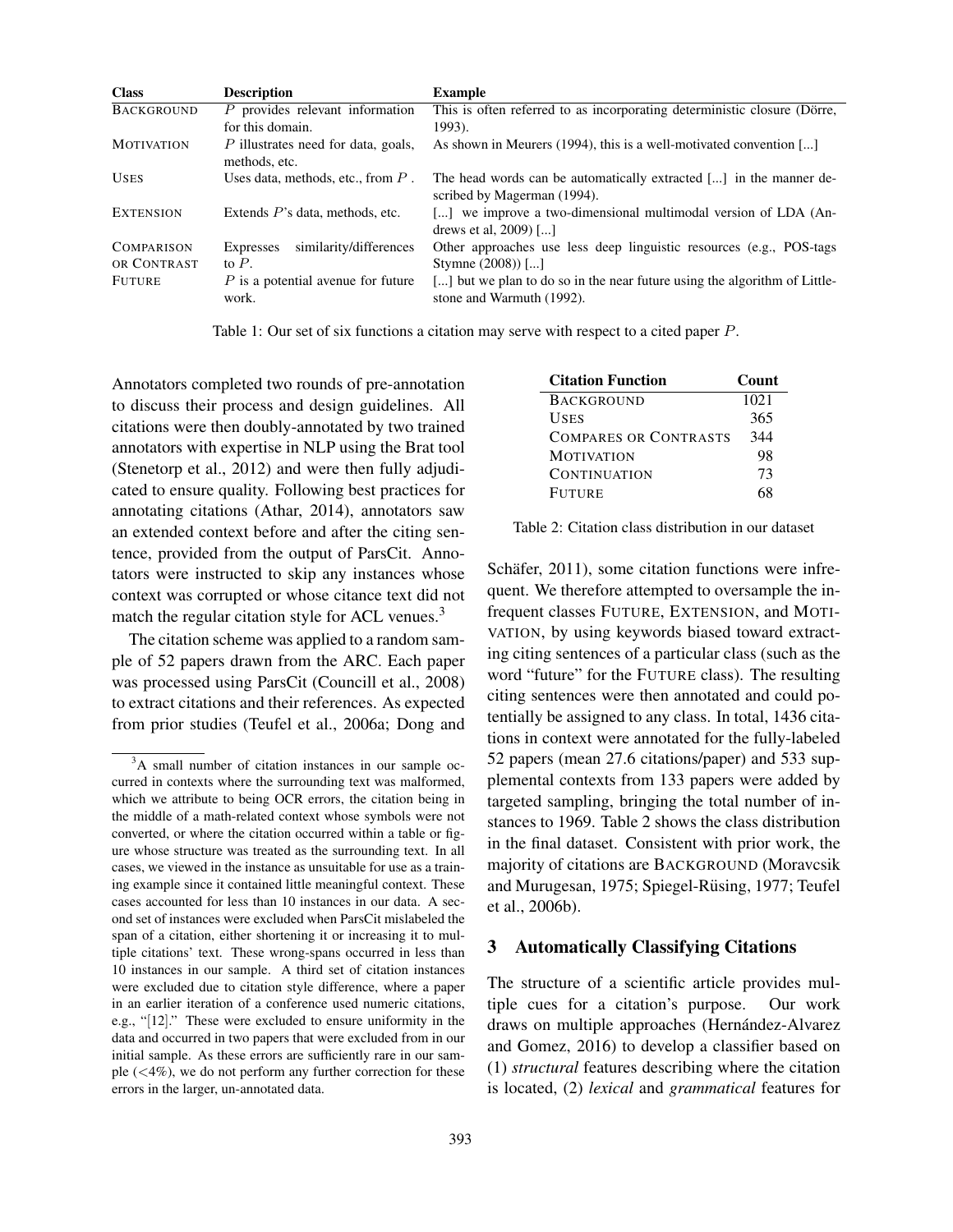| <b>Structural</b>                                      |  |
|--------------------------------------------------------|--|
| section $#$ and remaining $#$ of sections              |  |
| relative positions in paper, section, subsection       |  |
| sentence, & clause                                     |  |
| # of other citations in subsection, sentence, & clause |  |
| canonicalized section title                            |  |
| Lexical, Morphological, and Grammatical                |  |
| function patterns of Teufel (2000)                     |  |
| topical similarity with cited paper                    |  |
| the presence of each of 23 connective phrases          |  |
| verb tense                                             |  |
| lengths of the containing sentence and clause          |  |
| whether used inside of a parenthetical statement       |  |
| † bootstrapped function patterns                       |  |
| t custom function patterns                             |  |
| † citation prototypicality                             |  |
| † citation context topics                              |  |
| † paper topics                                         |  |
| † whether used in nominative or parenthetical form,    |  |
| t whether preceded by a Pascal-cased word              |  |
| t whether preceded by an all-capital case word         |  |
| Field                                                  |  |
| # of years difference in publication dates             |  |
| whether the cited paper is a self-citation             |  |
| † citing paper's venue: journal/conference/workshop    |  |
| † reference's venue: journal/conference/workshop       |  |
| reference's citation count, and PageRank               |  |
| (at time of the citation)                              |  |
| † reference's Hub and Authority scores                 |  |
| and Network Centrality (at time of the citation)       |  |
| $\dagger$ # of citations in common                     |  |
| <b>Usage</b>                                           |  |
| # of indirect citations                                |  |
| # of direct citations                                  |  |
| # of indirect citations per section type               |  |
| # of direct citations per section type                 |  |

fraction of bibliography used by this reference

Table 3: Features for classifying citations. Novel features are marked with a †.

how the citation is described, (3) *field* features that take into account venue or other external information, and (4) *usage* features on how the reference is cited throughout the paper. Table 3 shows our features, which includes ten novel feature types, in addition to several drawn from recent systems (Teufel, 2000; Teufel et al., 2006b; Dong and Schäfer, 2011; Wan and Liu, 2014; Valenzuela et al., 2015; Zhu et al., 2015).

| Function          | Pattern                                         |
|-------------------|-------------------------------------------------|
|                   | COMP. OR CON. @SIMILAR_ADJ to @REFERENTIAL @USE |
|                   | COMP. OR CON. the @RESEARCH NOUN of #N          |
| <b>EXTENDS</b>    | @CHANGE NOUN of #N 's                           |
| <b>EXTENDS</b>    | @CHANGE_NOUN of <i>citation</i> 's              |
| <b>MOTIVATION</b> | @INSPIRATION by #N                              |
| <b>USES</b>       | @1st_PERSON_PRONOUN_(NOM) @USE the #N           |
| <b>USES</b>       | the #N corpus                                   |
| <b>USES</b>       | $#D$ $#N$ $#N$ $citation$                       |
|                   |                                                 |

Table 4: Examples of bootstrapped patterns learned and their associated class where @ denotes a lexical class and # denotes a part of speech wild card.

# 3.1 Features

Following, we describe in detail the three main categories of novel features.

Pattern-based Features Patterns provide a powerful mechanism for capturing regularity in citation usage (Dong and Schäfer, 2011). Our patterns are a sequence of cue phrases, parts of speech, or lexical categories, like positive-sentiment words or specific categories that allow generalizations across phrases like "we extend" and "we build upon." We began with the largest publicly-available list of citation patterns (Teufel, 2000) and extended it with 132 new patterns and 13 new lexical categories based on a manual analysis of the corpus.

We then used bootstrapping to automatically identify new patterns as follows: Each annotated context was converted into fixed-length patterns using (a) our 42 lexical categories, (b) part of speech wild cards, or (c) the tokens directly. To avoid semantic drift (Riloff and Jones, 1999), a bootstrapped pattern was only included as a feature if the majority of its occurrences were with a single citation function.<sup>4</sup> Table 4 shows examples of these bootstrapped patterns.

Previous patterns primarily use cues from the same sentence as the citation (Teufel, 2000). However, authors often use multiple sentences to indicate a citation's purpose (Abu-Jbara and Radev, 2012; Ritchie et al., 2008; He et al., 2011; Kataria et al., 2011). For example, authors may first introduce a work positively, only to contrast with it in later sen-

<sup>4</sup> For computational efficiency, patterns were restricted to having between 3 and 8 tokens and at most two part of speech wild cards. Due to its high frequency, patterns for BACK-GROUND were required to occur in at least 100 contexts.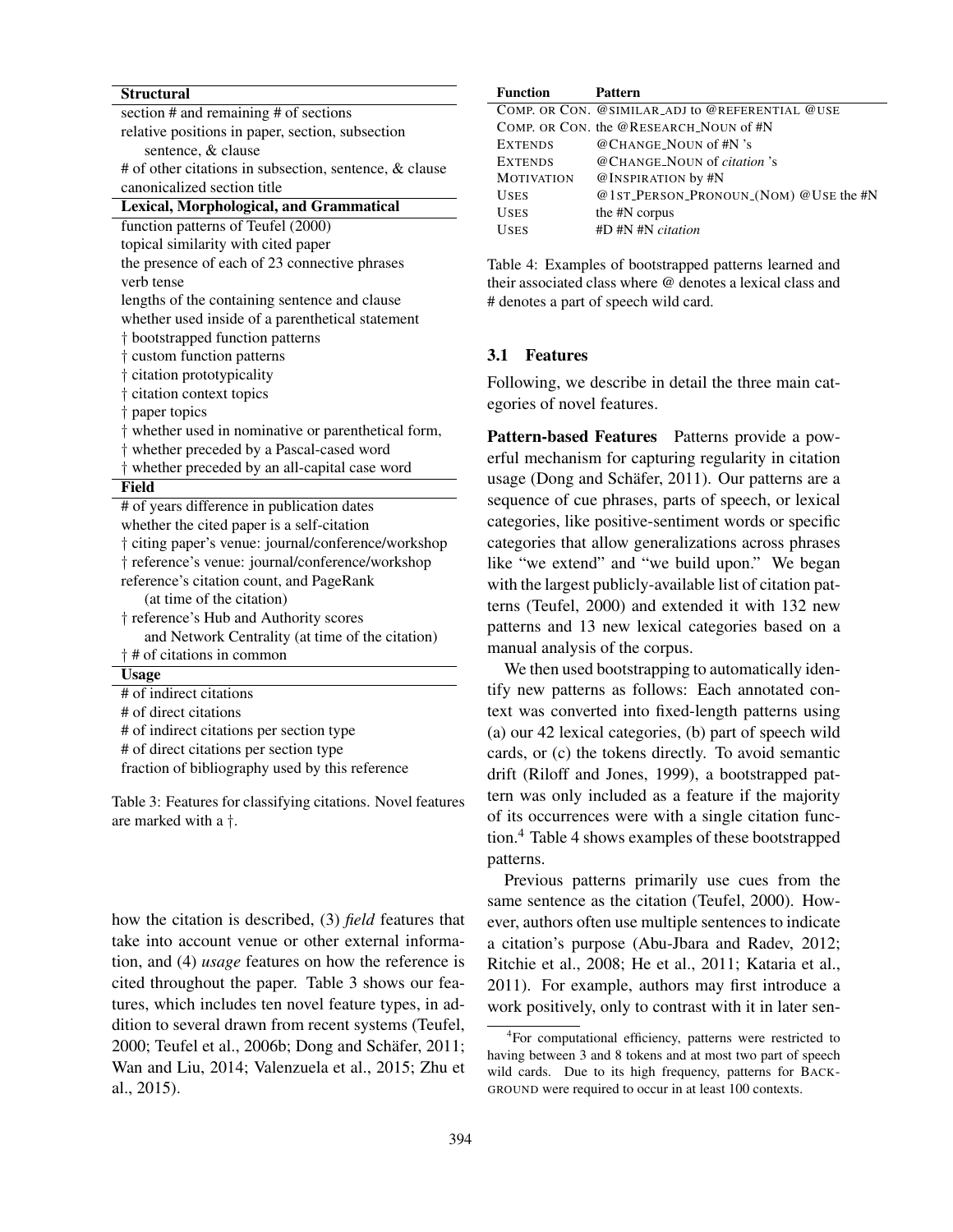1) algorithm parameter model training method clustering 2) measure score metric information similarity distance 3) % result accuracy report achieve performance system 4) training weight feature och model set algorithm error 5) work related previous paper problem approach present

Table 5: The most probable words from five example topics learned from citation contexts.

tences (Peritz, 1983; Brooks, 1986; Mercer et al., 2004). Indeed the average text pertaining to a citation spans 1.6 sentences in the ARC (Small, 2011).

We therefore induce bootstrapped patterns specific to the citation sentence as well as the preceding and following sentences. Ultimately, 805 new bootstrapped patterns were added for the citing sentence, 669 for the preceding context, and 1159 for the following context, a total of over four times the number of manually curated patterns.

Topic-based Features A context's thematic framing can point to the purpose of a citation even in the absence of explicit cues. For example, a citation in a context describing system performances and results is likely to be a COMPARE OR CONTRAST, whereas one describing methodology is more likely to be USES. We quantify this thematic framing by using features based on topic models, computed over the sentence containing the citation and also over the paragraph containing the citing sentence. For each type of context, a topic model is trained over 321,129 respective contexts from the ARC. Table 5 shows example topics.

Prototypical Argument Features We also explored richer grammatical features, drawing on selectional preferences reflecting expectations for predicate arguments (Erk, 2007). We construct a prototype for each citation function by identifying the frequent arguments seen in different syntactic positions. For example, EXTENDS citations occur frequently as objects of verbs such as "follow" and "use", whereas USES citations have techniques or artifact words as dependents; Table 6 shows more examples. Each class's selectional preferences are represented using a vector for the argument at each relation type, constructed by summing the vectors of all words appearing in it. Each function is represented as a separate feature whose value is the

| Path                                     | <b>Arguments</b>              |
|------------------------------------------|-------------------------------|
| $nmod^{-1}$                              | inspire, work, show           |
| $nmod^{-1}$ , $nmod^{-1}$                | exemplify, direction, inspire |
| $nsubi-1$                                | show, use, suggest            |
| $nmod^{-1}$                              | use, describe, propose        |
| dobi                                     | use, follow, see              |
| $dep-1$                                  | system, algorithm, mechanism  |
| COMP. OR CONT. $nmod^{-1}$ , $nmod^{-1}$ | similar, related, use         |
| COMP. OR CONT. $dep^{-1}$                | system, method, approach      |
| COMP. OR CONT. $nsubj^{-1}$ , dobj       | approach, technique, rule     |
| amod                                     | previous, prior, unsupervised |
| $nmod^{-1}$ , $nmod^{-1}$                | base, version, extension      |
| $dobj^{-1}$                              | follow, extend, unfold        |
|                                          |                               |

Table 6: Examples of citation function selectional preferences with the most-frequent arguments seen for each paths. Each dependency path feature value reflects the similarity of (i) the average word vector for that path's arguments with (ii) the vector of the path's argument in a given context, if the path is present.

average similarity of an instance's arguments with the class's preferences for all observed syntactic relationships (i.e., how similar are the syntacticallyrelated words to the function's preferences). Our work differs from dependency-based features from prior work that use separate features for each unique dependency path and argument (Athar and Teufel, 2012; Abu-Jbara et al., 2013); in contrast, we use a single feature for each path with distributed representation for its arguments, which allows our features to generalize to similar words that are unseen in the training data.

#### 3.2 Experimental Setup

Models All models were trained using a Random Forest classifier, which is robust to overfitting even with large numbers of features (Fernández-Delgado et al., 2014). After limited grid search over possible configurations, $5$  we set parameter values as follows. The number of random trees is 2500 and we required each leaf to match at least 5 instances. To overcome the class imbalance, we use SMOTE (Chawla et al., 2002) to generate synthetic examples in the training fold using the 5 nearest neighbors. The

<sup>&</sup>lt;sup>5</sup>The grid search was performed using the following parameter ranges: number of trees [100, 500, 1000, 2500]; maximum number of depth of the decision tree as  $\frac{n}{10}$  or  $\sqrt{n}$ , where n is the number of features; minimum leaf size in decision tree  $[2, \ldots, 10]$ ; number of topics  $[50, 100, 250, 500]$ ; and whether to use Smote (Chawla et al., 2002).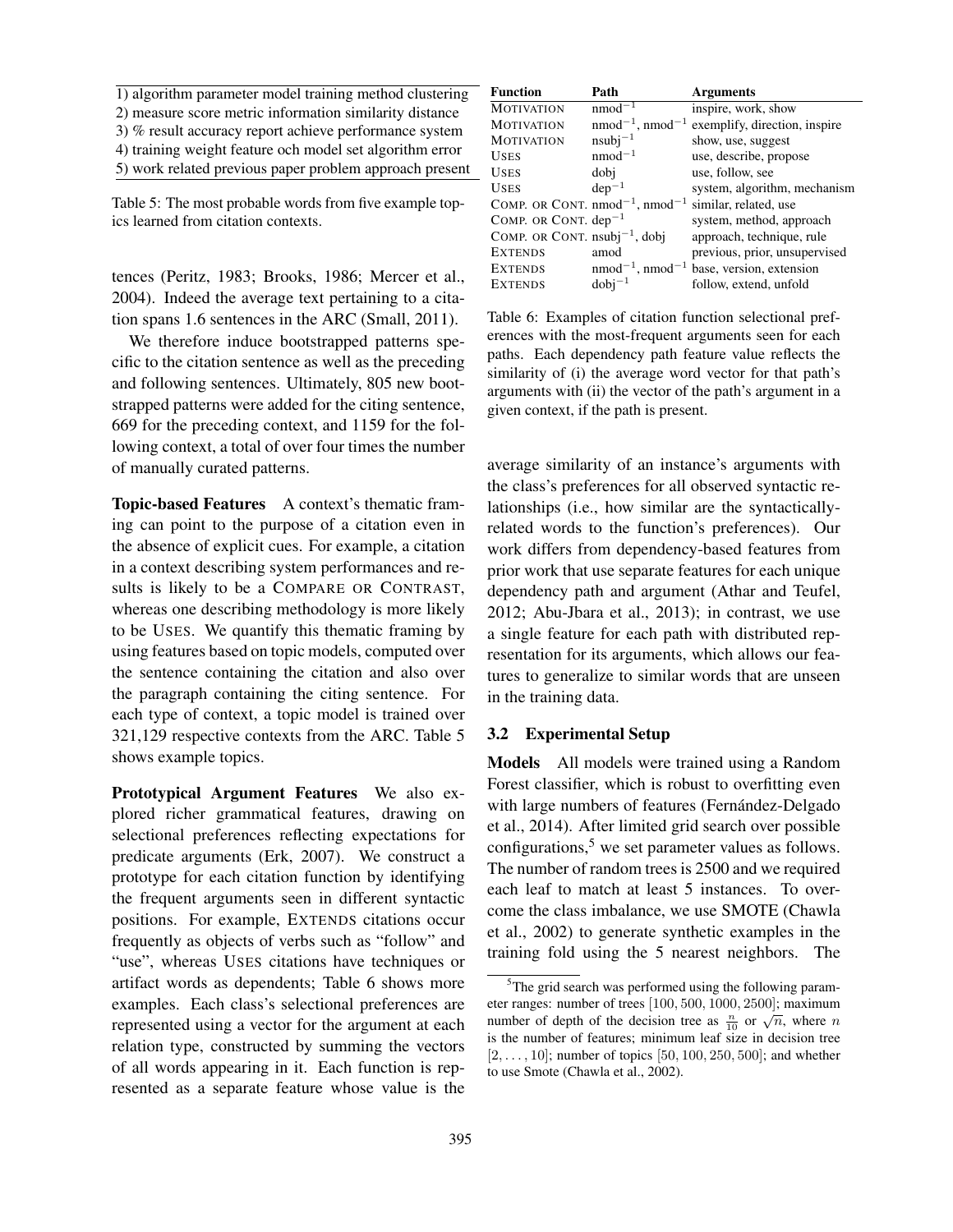classifier is implemented using SciKit (Pedregosa et al., 2011) and syntactic processing was done using CoreNLP (Manning et al., 2014). Selectional preferences used pretrained 300-dimensional GloVe vectors from the 840B token Common Crawl (Pennington et al., 2014). The topic model features used an LDA with 100 topics.

Data Annotated data is crucial for developing high accuracy for rare citation classes. Therefore, we integrate portions of the dataset of Teufel  $(2010)$ ,<sup>6</sup> which has fine-grained citation function labeled for ACL-related documents using the annotation scheme of Teufel et al. (2006b). We map their 12 function classes into our six classes (see Appendix A). When combining the two datasets, we omit the data labeled with their BACKGROUNDequivalent class to reduce the effects of a large majority class and because instances of the FUTURE class are merged into BACKGROUND according to their scheme. The resulting citation function dataset contains 3,083 instances.

Evaluation Evaluation is performed using crossvalidation where each fold leaves out all citations of a single paper. Stratifying by paper instead of instance is critical: since multiple citations may appear in the same sentence, instance-based stratification would leak information between training and test. We also note that when performing crossvalidation, we compute the bootstrapped patterns and prototypical argument features using only contexts from the training data. We report macroaveraged F1 scores across the six function classes.

Comparison Systems We compare against three state-of-the-art systems which all use similar citation function classifications. Abu-Jbara et al. (2013) use a combination of lexicons, structural, and syntactic features for classification. Instances are classified using a linear kernel SVM. Their described method also uses a second CRF-based classifier to include neighboring sentences in the citation context. As the dataset for this citation-span classifier is not public, we are unable to reproduce this part of their system. However, the authors note that us-

| System                     | Macro F1 |
|----------------------------|----------|
| This work                  | 0.530    |
| without topic features     | 0.502    |
| without selectional prefs. | 0.464    |
| without bootstrapped pats. | 0.457    |
| without any novel features | 0.474    |
| Abu-Jbara et al. (2013)    | 0.410    |
| Teufel (2000)              | 0.273    |
| Dong and Schäfer (2011)    | 0.233    |
| Majority-Class             | 0.092    |
| Random                     | 0.138    |

Table 7: Classifier performances.

ing the citing sentence alone is the correct context in 80% of the instances, so we view our implementation as a close approximation. Dong and Schäfer (2011) classify citations using a small set of lexicons and discourse features, which includes regular expressions on sentence parts of speech for capturing syntactic cues. Their model uses a naive bayes classifier, which was shown to work well for their data. Teufel (2000) is the most similar model to ours as it uses a subset of our lexical features and lexicons; the model uses a k-nearest neighbor classifier. We note that the original implementation used a custom syntactic tool for identifying aspects like verb tense, which we replaced with CoreNLP. We compare against the system Teufel (2000) instead of the system Teufel et al. (2006b) because the latter includes pattern-based features that are not fully specified or publicly available; however, the two systems are similar in their description. For all three compared systems, we use identical parameter values as reported in the papers.

Baselines Two baselines are used for comparison: a Random baseline that selects a function at chance and a Majority-class baseline that labels all instances with the most frequent citation function BACKGROUND.

# 3.3 Results and Discussion

Our methods substantially outperformed the closest state of the art and both baselines for both classification tasks, as shown in Table 7. All improvements over comparison systems are statistically significant (McNemar's,  $p \le 0.01$ ). The closest-performing system was that of Abu-Jbara et al. (2013), which also had a heavily-lexicon based approach.

An ablation test suggests that each of our novel

<sup>&</sup>lt;sup>6</sup>Their original data may be obtained at  $http://www.$ cl.cam.ac.uk/˜sht25/CFC.html and we distribute a re-annotated version of this with our data.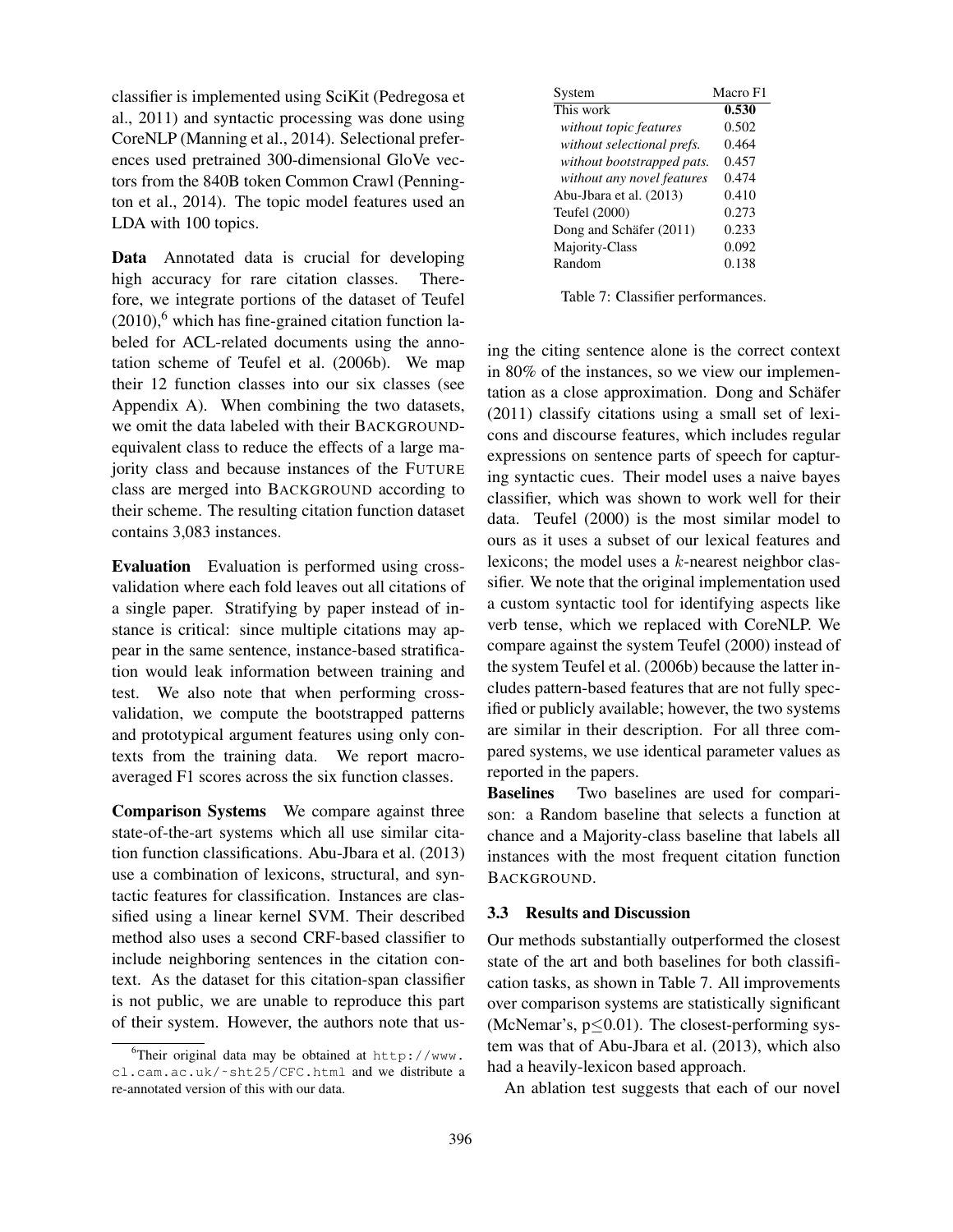features contributed to the final performance. Notably, we observe that selectional preference and bootstrapped lexicon features had the largest impact on performance; both features capture local information indicating this type of information is important for recognizing function. While multiple prior works have focused on patterns to recognize function, our results suggest that machine learned patterns and contextual regularities (topics or word vectors) provide highly-accurate information. Indeed, examining the feature weighting in the random forest shows that features for structure (e.g., section number), topic, and selectional preference comprised most of the 100 highest-weighted features (76%).

The use of conjunctive features by the Random Forest was critical for high performance. All other non-conjunctive classifiers we tried resulted in substantially lower Macro F1: Naive Bayes, 0.286; knearest neighbor,  $0.255$  ( $k=3$ ); and Linear-kernel SVM, 0.393  $(C=1)$ .<sup>7</sup>

The resulting classifier performance is sufficient to apply it to the entire ARC dataset for the analyses in the next four sections. Nonetheless, errors remain. Our error analysis revealed that a main challenge is incorporating information external to the citing sentence. Consider the following example:

BilderNetle is our new data set of German noun-to-ImageNet synset mappings. ImageNet is a largescale and widely used image database, built on top of WordNet, which maps words into groups of images, called synsets (Deng et al., 2009).

Here the citing sentence appears much like a BACKGROUND citation when read in isolation; however, the preceding sentence reveals that the citing work's data is based on the citation, making its function USES though no explicit cues suggest this in the citing sentence. Thus, our error analysis supports the observation of Abu-Jbara et al. (2013) that citation context identification is an important step towards improving performance and models with richer textual understanding are needed to understand how the prior works have focused on patterns to recognize<br>function, our results suggest that machine larmed in fragme 2: Figure 2:<br>platterns and contextual regularities (topics or word<br>edect, consiming the feature weighting in th



Figure 2: Expected percentage of citation functions per section shows a clear narrative trajectory across sections.

citation relates to the broader context and narrative outside of the sentence.

In the next four sections, we apply our classifier trained on our combined dataset (2600 citation instances) to the ACL Anthology to study what citation functions can tell us about scientific uptake and author behavior.

# 4 Narrative Structure of Citation Function

Scientific papers commonly follow a structured section narrative to frame their contributions: Introduction, Methodology, Results, and Discussion (Skelton, 1994; Nwogu, 1997). Each section in the narrative adopts argumentative moves designed to convince the reader of the work's claims (Swales, 1986; Swales, 1990). We hypothesize that this narrative is mirrored in how authors use their citations in sections, with the citation's function serving to further evoke section's intended rhetorical frame (Goffman, 1974; Gumperz, 1982).

To test this hypothesis, the function classifier was applied to all 21,474 papers of the latest 2016 release of the ACL Anthology. This yielded a dataset of 134,127 citations between papers in the ARC. The resulting distributions of citation function (Figure 2), show that authors' citation framing indeed parallels the expected rhetorical framing seen in the writing: (1) establishing an intellectual lineage via BACKGROUND citations in the Introduction, Motivation, and Related Work sections to (2) introducing methodology with USES citations in the Methodology and Evaluation sections, (3) a large increase in COMPARISON OR CONTRAST for related literature in the Results and Discussions, and finally (4) closing comparisons and pointers to future directions.

 $7$ We observed mixed results when using a random forest with other approaches. Replacing the  $k$ -nearest neighbors classifier used in Teufel (2000) with a random forest improves citation function classification by 0.119 Macro F1. In contrast, replacing the SVM model used by Abu-Jbara et al. (2013) decreased performance by 0.072 Macro F1. We speculate that the larger feature space of Teufel (2000), which is more similar to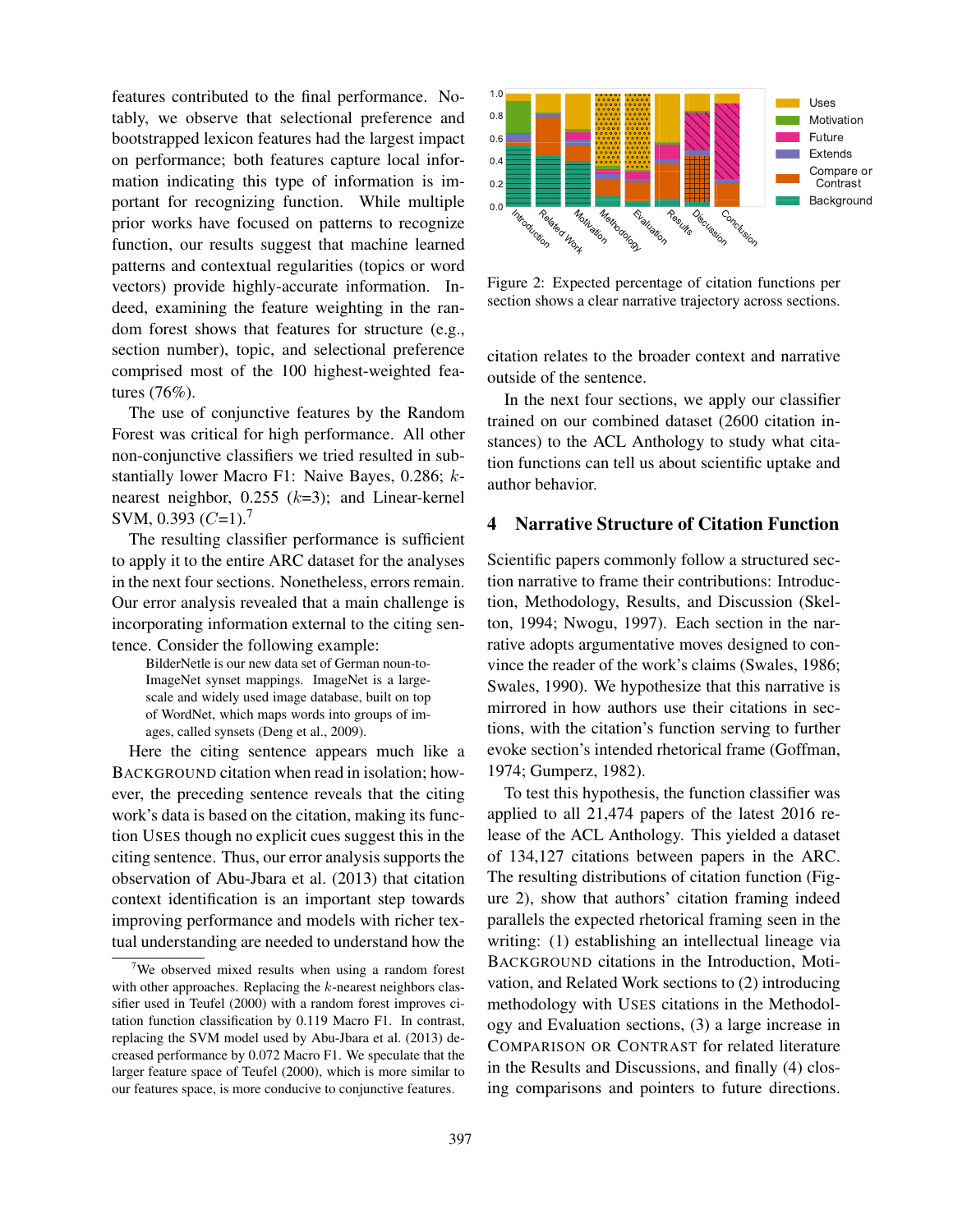

Figure 3: Venues attract different citation framing, as seen in the differences in the distribution of citation functions per venue in the journals (left two), workshops (right two) and conferences (middle).

These trends also mirror the thematic structure identified in full-paper textual analyses (Skelton, 1994; Nwogu, 1997). By showing that a section contains citations serving a variety of functions, our findings further point to a new direction for citation placement studies (Hu et al., 2013; Ding et al., 2013; Bertin et al., 2016), which have largely treated all citations within a section as equivalent.

# 5 Venues and Citation Patterns

Each publication venue has its own expectation for the types of work it accepts, e.g., the degree of polish or depth of experiments. As such, each venue has a distinct genre of writing, from the tentative results of workshop papers to journal papers with substantial synthesis. To what degree do venue genres affect the way authors cite? To answer this, we used the same experimental setup as the previous section. Figure 3 shows citation function by venue for the 134,127 citations.

We find that similar venue types have similar distributions of citation framing. Journals have the highest percentage of BACKGROUND citations, suggesting that their extra space and wider temporal scope lends itself more to positioning. Conference venues devote proportionally more space to contrast and comparison with other work, presumably because new NLP work is first presented at conferences and hence acceptance requires demonstrating the proposed technique is better than existing ones. Workshops, by contrast, have relatively little comparison and instead use more BACKGROUND; the experimental nature of workshop papers presumably results in fewer potential prospects for comparison. Similarly, the SemEval workshops focus on rapidly developing new systems for a shared task, which is reflected in the papers framing as primarily USES citations and relatively little COMPARE OR CONTRAST, as the venue's shared task provides the broader framing connecting papers to related work.

## 6 Venue Evolution

The growth of the ACL community has been accompanied by the creation of new publication venues. How have these new venues evolved by possibly becoming institutionalized and resembling established conferences or becoming stylistically distinct and capturing different representations of knowledge? Citation framing provides an ideal lens for observing this evolution by measuring the degree to which a newer venue's papers' framing mirrors that used by papers in established venues. Here, we examine venue evolution in the ACL through its workshops.

Conferences within the ACL community frequently have collocated workshops that focus on a particular theme and have their own proceedings. The number of workshops has increased substantially with the growth of the field, from around ten workshops in the 1990s to over 100 workshops by 2010, with many workshops having multiple iterations across the years. This growth has led to the observation that ACL workshops have become like mini-conferences rather than venues for early-stage research and discussion (Daumé III, 2016). Are workshops becoming more conference-like and, if so, is this a general trend or primarily seen in longrunning workshops? We hypothesize that multiple iterations of the same workshop create institutional knowledge and community norms that leads to more conference-like papers over time. Here, we test this hypothesis by measuring whether workshop papers have become more similar in their citation framing to papers from the main conferences.

Experimental Setup We repeat the classification setup from the previous experiment. We compare the average framing of a paper within a venue in a given year with the distribution for the two main conferences (ACL and NAACL) within that year. Distributions are compared using the Jensen-Shannon Divergence, where 1 indicates that the venues are citing identically.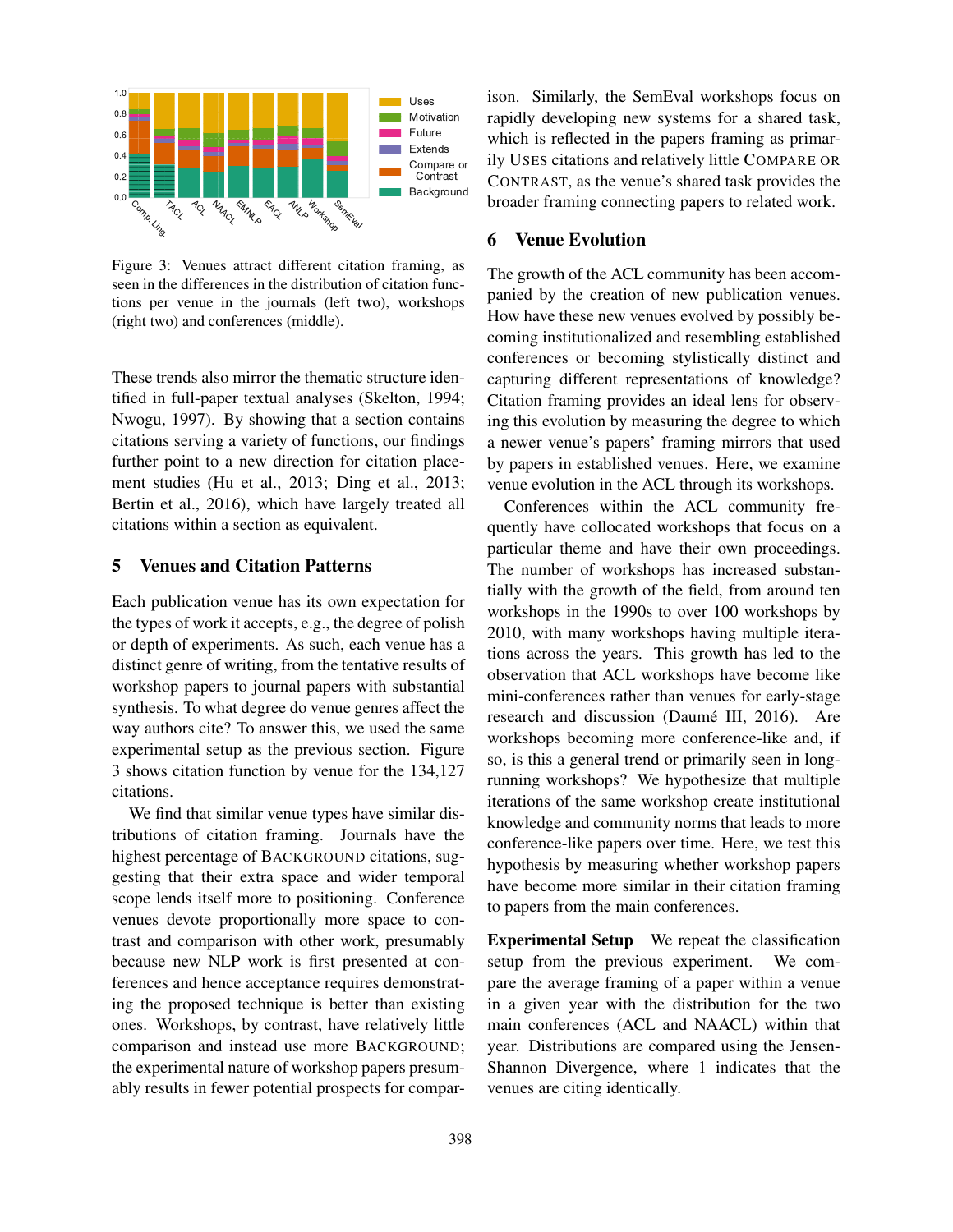

Figure 4: Both one-off and long-running workshops have proceedings that increasingly appear more conferencelike in how their papers frame their citations, suggesting that workshops are in fact becoming more conferencelike. Lines show a fitted linear regression with bootstrapped 95% confidence intervals, which stop overlapping beginning in 2007.

Results Workshops consistently became more conference-like in their papers' citation framing (Figure 4). Further, this trend in increasing similarity was seen much more for both long-running workshops, suggesting that multiple-iteration workshops create their own conference-like norms that attract more conference-like papers each year. We speculate that the increasing similarity of workshops to conferences indicates the field has begun to congeal. Early workshops were like satellite conferences on peripheral topics, but as the field grows and the methods standardize, a norm of publication emerges such that conferences and workshops all resemble an institutionalized standard. Multiple iterations of a work accelerate this process by further establishing publication norms within a sub-community.

# 7 Predicting Future Impact

The scholarly narrative told through citations provides the reader with support for its claims and technical competence (Latour, 1987, p. 34). This framing could affect how the work is perceived and, ultimately, how it is received and cited within the community (Shi et al., 2010). Does the frame evoked by a paper through its citation functions (the way it compares to related work, or motivates, or points to the future) affect its reception?

Experimental Setup To quantify how a paper's citation framing affects its future uptake, we constructed a negative binomial regression to predict the cumulative number of citations a paper received within the first five years after publication, which is known to be highly representative of the eventual citation count (Wang et al., 2013; Stern, 2014). In addition to variables for how the paper cites, we include variables from state-of-the-art features for predicting the citation count (Yan et al., 2011; Yogatama et al., 2011; Yan et al., 2012; Chakraborty et al., 2014; Dong et al., 2016), described below. We compare against a baseline regression model without citation framing and test whether the model's fit is improved when the framing is included as features.

All papers with at least five years of publication history in the anthology were considered, yielding a set of 10,434 papers. We used negative binomial models, which are more appropriate than linear regression as citation counts are non-negative discrete counts, and compared them by using Akaike Information Criterion (AIC). AIC measures each model's goodness of fit in proportion to the number of independent variables; when comparing models, the model with the minimal AIC is preferred (Akaike, 1974). If citation framing helps to explain future impact, we should see a lower AIC despite the penalty for including more variables to the model.

Five types of non-citation features were included. To model the amount of attention received by different research areas, each paper is associated with its distribution over 100 topics, built using LDA over the ARC. To capture diversity, we include the entropy of the topic distribution. We include the publication year since the size of the field changes over time. Multi-author papers are known to receive higher citation counts (Gazni and Didegah, 2011), partially due to the effects of self-citation (Fowler and Aksnes, 2007), and therefore we include the number of authors on the paper. To reflect how integrated the paper is, we include the number of references.<sup>8</sup>

<sup>&</sup>lt;sup>8</sup>To control for collinearity between citation-related predic-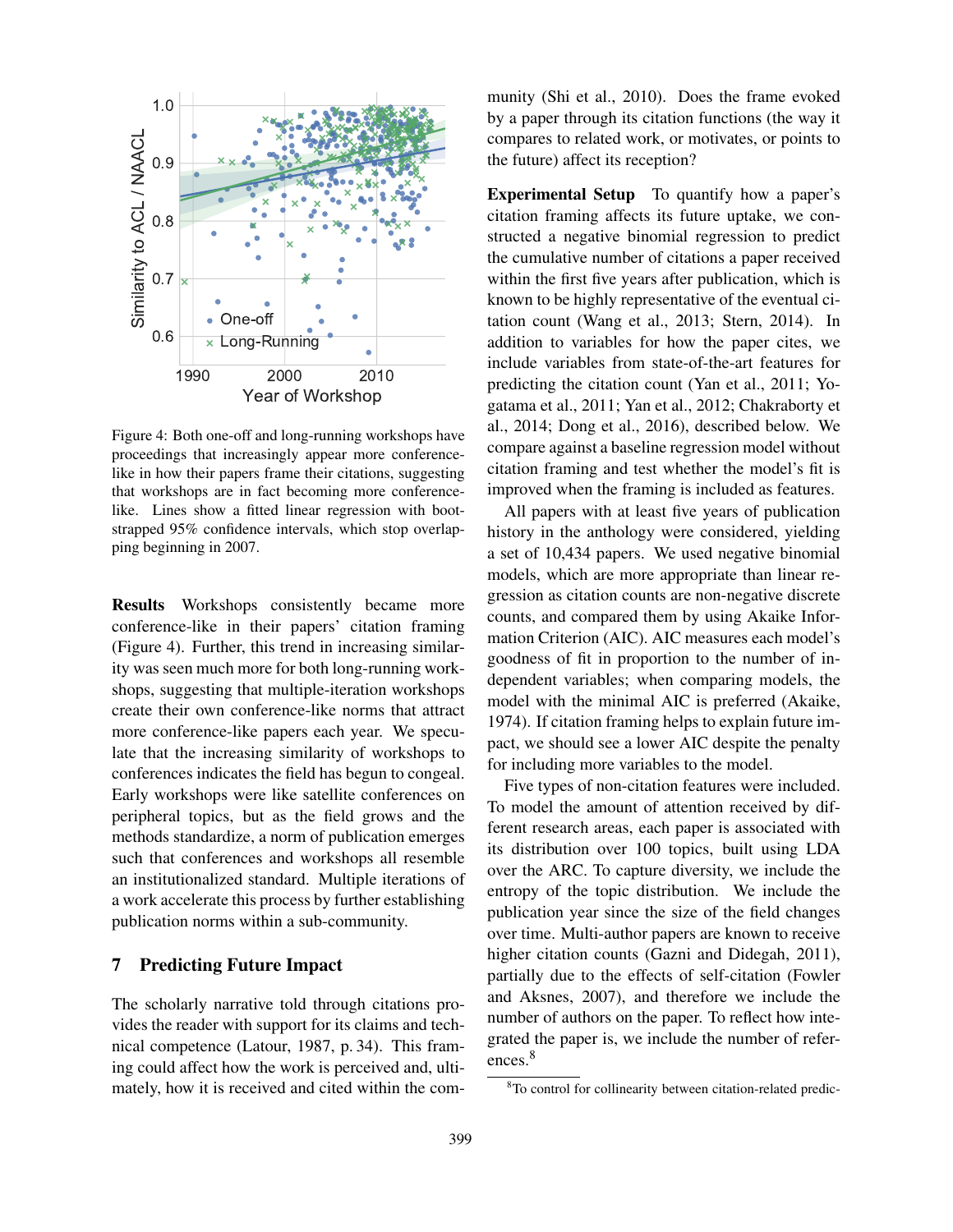|                                               | <b>Baseline</b>           | with Framing  |
|-----------------------------------------------|---------------------------|---------------|
| Intercept                                     | $-173.334^{\ast\ast\ast}$ | $-161.375***$ |
| # of authors                                  | $0.101***$                | $0.101***$    |
| # of citations                                | $0.037***$                | $0.036***$    |
| year                                          | $0.088***$                | $0.082***$    |
| topic diversity                               | $-0.741***$               | $0.685***$    |
| <b>BACKGROUND</b>                             |                           | $0.013**$     |
| COMP. OR CON.                                 |                           | $0.025***$    |
| <b>EXTENDS</b>                                |                           | $0.021**$     |
| <b>FUTURE</b>                                 |                           | 0.016         |
| <b>MOTIVATION</b>                             |                           | $0.014*$      |
| <b>USES</b>                                   |                           | $0.055***$    |
| Log Likelihood                                | $-17,485.700$             | $-17,416.820$ |
| Akaike Inf. Crit.                             | 35,693.400                | 35,567.630    |
| * $p < 0.1$ , ** $p < 0.05$ , *** $(p < 0.01$ |                           |               |

Table 8: Regression models for predicting the total number of citations five years after publication show that a paper's citation framing provides a statistically significant improvement in model fit and reveals which type of framing yields more cited papers. Regression coefficients for venue and topics are omitted for space.

Results Knowledge of how a paper frames its contributions helps improve predicting its future impact, with a statistically significant improvement in AIC when the distribution of citation functions is added (likelihood ratio test,  $p \leq 0.01$ ).

Table 8 shows which types of citations are significantly predictive of higher impact ( $p \le 0.01$ ). Two main insights can be made from these results. First, papers maximize their future impact when framed as integrating many other technologies via USES citations. Second, works that frame their contributions through COMPARISON OR CONTRAST rather than BACKGROUND are more likely to have a higher impact. Latour (1987, p. 54) has suggested that authors may deflect criticism of their work (improving its perception) by claiming it as an extension, rather than comparing it with prior work. However, we did not observe this effect in how authors frame

their work as COMPARISON OR CONTRAST or EX-TENDS, with both having significant positive effects.

#### 8 The Growth of Rapid Discovery Science

As scientific fields evolve, new subfields initially emerge around methods or technologies which become a focus of collective puzzle-solving and continual improvement (Moody, 2004). NLP has witnessed the emergence of several such subfields from the early grammar based approaches in the 1950s-1970s, to the statistical revolution in the 1990s, to the recent deep learning models (Spärck Jones, 2001; Anderson et al., 2012). Collins (1994) proposed that a field can undergo a particular shift, referring to it as *rapid discovery science*, when the field (a) reaches high consensus on research topics as well as methods and technologies, and (b) then develops genealogies of methods and technologies that continually improve on one another. Over time, there is increased consensus on core approaches, and the field's periphery is extended to new research puzzles rather than contesting prior efforts. Collins claims this shift characterizes natural sciences, but not many social sciences, which are instead more likely to engage in continual contesting and turnover of core methods and assumptions (Evans et al., 2016).

We argue that a shift to rapid discovery science should be visible in the way citations are used to frame works in the field as a whole. Specifically, we expect that as consensus is reached (1) authors are expected to have fewer comparisons to other works and instead can simply acknowledge past work as background and (2) the remaining comparisons concentrate on fewer works, reflecting those works' status as accepted benchmarks of performance. Further, we expect that as a methodological lineage develops we should also observe an increased concentration of USES citations on papers describing methods and data.

We propose that the increased use of shared evaluations, and the statistical methodology borrowed originally from electrical engineering (Hall et al., 2008; Anderson et al., 2012) has led NLP to undergo a shift towards rapid discovery science.

Experimental Setup We repeat the setup of previous experiments and measure the expected citation

tors, we regress out the number of citations from the citation function counts (Kutner et al., 2004; O'brien, 2007). Finally, we include the publication venue, using the individual conference or workshop in which the paper was published to control for variations in prestige between venues. The resulting model has a variance inflation factor of < 10 for all variables.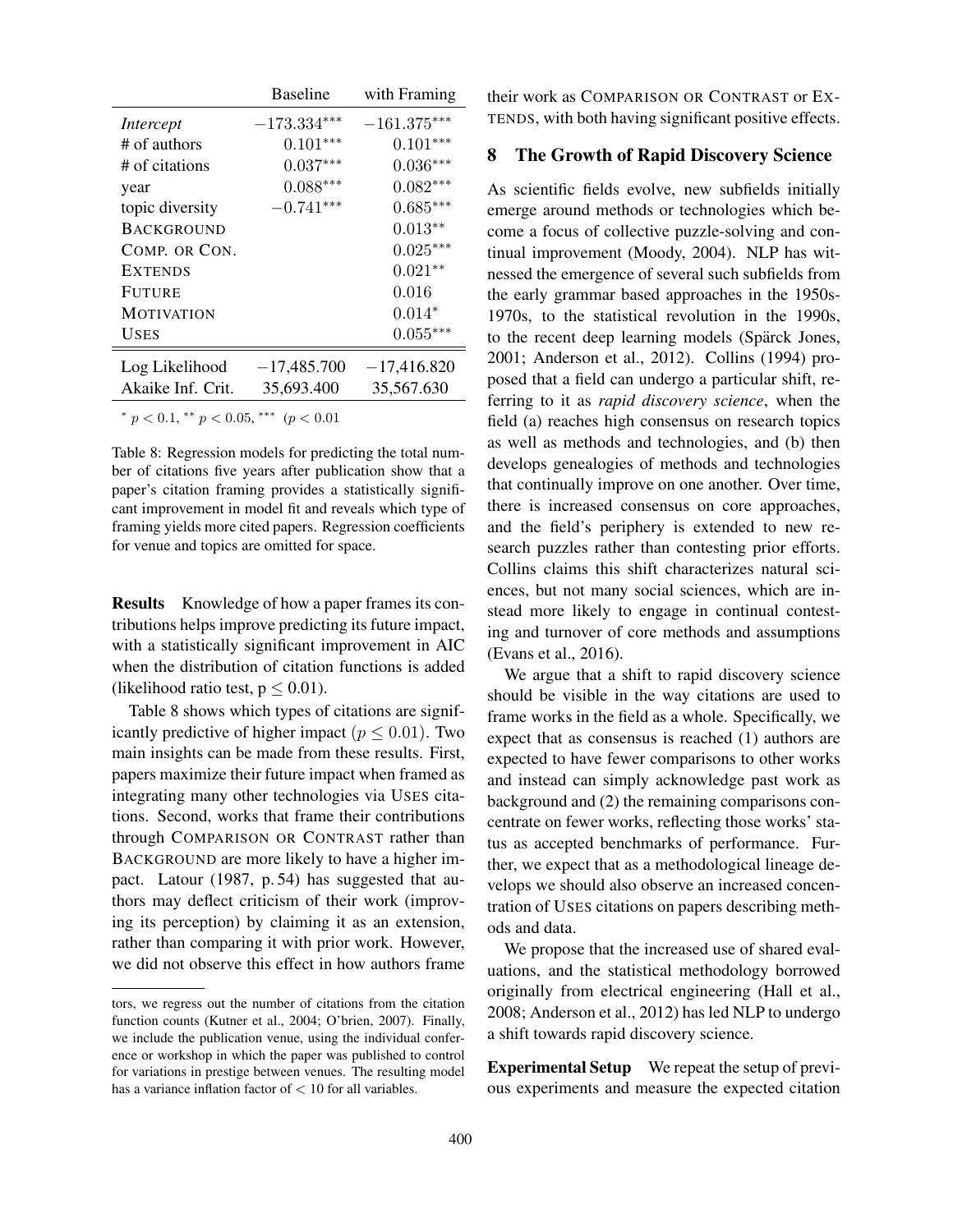

Figure 5: Changes in the average citation frame in ACL papers reveals a continued decline in the percentage of COM-PARISON OR CONTRAST and increase in USES citations. The increase in BACKGROUND citations circa 2010 marks the start of the era of unlimited references in ACL conferences. Shaded regions show bootstrapped 95% confidence intervals.



Figure 6: The average cited paper receives an increasing number of USES and COMPARISON OR CONTRAST citations per year showing that field increasingly builds upon the same set of papers, providing a methodological lineage. Shaded regions show bootstrapped 95% confidence intervals.

frame of a paper per year using all papers published in that year.

Results The NLP field shows a significant increase in consensus consistent with the rise in rapid discovery science, evidenced through two main trends.

First, NLP authors use a decreasing number of comparison and contrast citations ( $r = -0.899$ ,  $p \le$ 0.01) as seen in Figure 5. Instead of comparing to others, it seems that authors simply acknowledge prior work as BACKGROUND, which had a corresponding increase in relative frequency. Despite an increase in BACKGROUND citations, the total percentage of non-methodological citations still declines ( $r = -0.663$ ,  $p \le 0.01$ ), with authors instead increasingly including more USES citations. Latour (1987, p. 50) argues that such non-methodological references are critical to an author's defense of an idea. We therefore interpret the observed decrease in non-methodological references as signaling a reduced need for authors to defend aspects of their work. Authors are able to compare against fewer papers due to the field's growing consensus on the validity of the problem and methodological contribution.

Note that there is a small but significant increase in the number of non-methodological references between 2009 and 2011. This transition corresponds to the date at which ACL venues began allowing unlimited references (2010 for ACL, 2011 for NAACL, etc.). Unlimited extra space for citations acted to modify authors' citation framing behavior; given unlimited space, authors chose to include proportionally more non-methodological citations.<sup>9</sup>

In the second trend, authors are more likely to use and compare against the same set of papers, as shown in Figure 6 by the rise in expected incom-

<sup>&</sup>lt;sup>9</sup>Note that this change acts against the general decrease in non-methodological; considering only 1980-2009, the decrease in non-methodological is even larger ( $r = -0.568$ ,  $p \le 0.01$ ).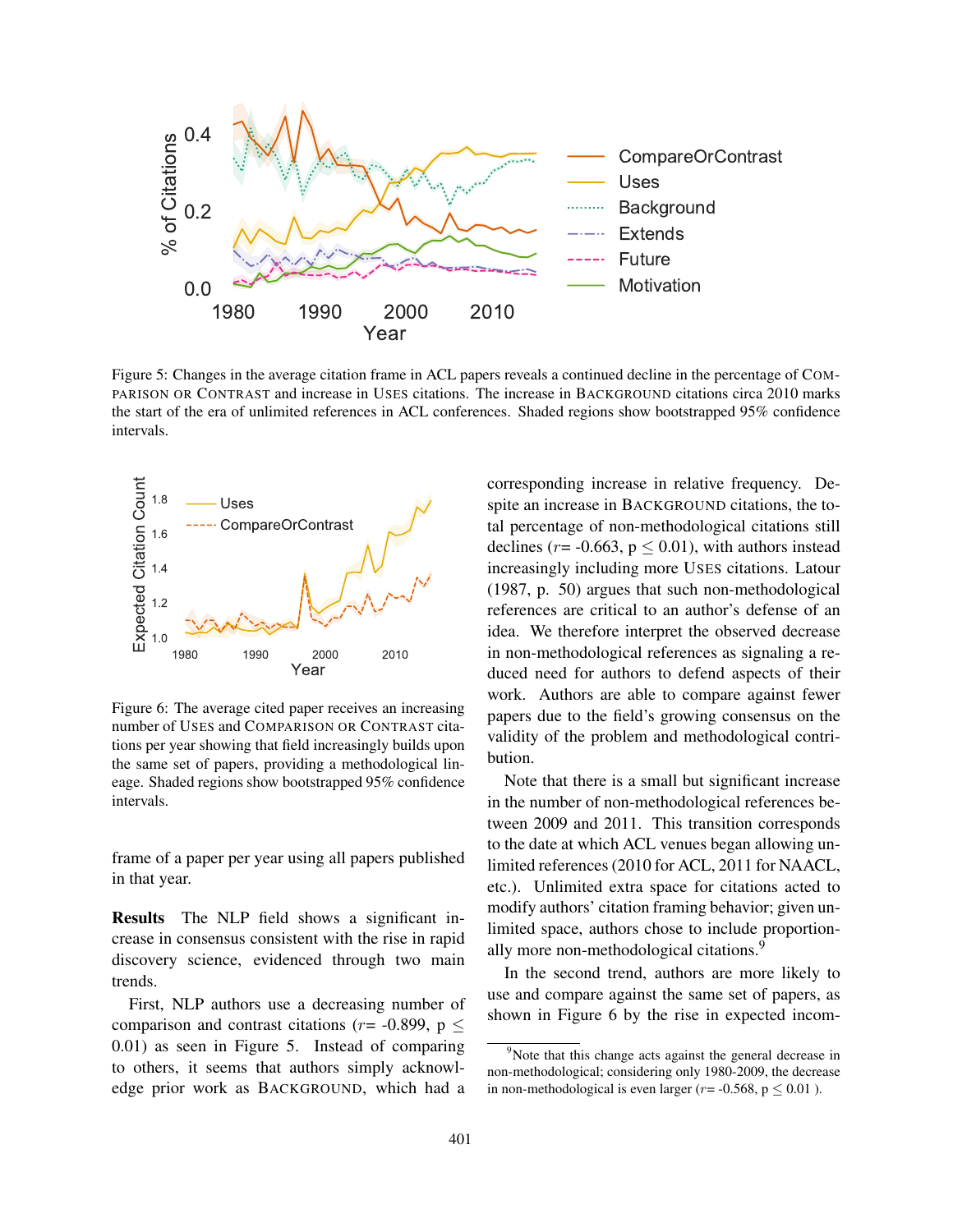ing citations to those works compared against  $(r=$ 0.734,  $p \le 0.01$ ) and used (*r*=0.889,  $p \le 0.01$ ). For example, in 1991, authors compared with a diffuse group of parsing papers, e.g., (Shieber, 1988; Pereira and Warren, 1983; Haas, 1989), with such papers receiving at most three citations that year; whereas in 2000, most comparisons were to a core set of parsing papers, e.g., (Collins, 1999; Buchholz et al., 1999; Collins, 1997), with a much sharper (lower entropy) distribution of citations. These trends show the increased incorporation of prior work to form a lineage of method technologies as well as show increased consensus on which works are sufficient for comparing against in order to establish a claim. These results also empirically confirm the observation of Spärck Jones  $(2001)$  that a major trend in NLP in the 1990s was an increase in reusable technologies and evaluations, like the BNC (Leech, 1992) and the Penn Treebank (Marcus et al., 1993).

More broadly, our work points to the future of NLP as a quickly moving field of high consensus and suggests that artifacts that facilitate consensus such as shared tasks and open source research software will be necessary to continue this trend.

## 9 Conclusion

Authors cite works for different reasons (or function), so regarding them as equivalent signals is potentially problematic. Many fluff citations exist, while some less common ones are substantively relevant to the paper's argument. A careful analysis of citation reveals that authors cite works for multiple reasons—as background, motivation, extension, use, contrast, or future. When authors utilize some forms of citation over others they can significantly influence how their own work gets perceived and taken up by others (Latour, 1987). Simply put, citation functions help frame an article's reception. Moreover, a differentiation of citation functions affords a deeper understanding of how scholars develop arguments for different publication venues as well as how these venues may demand different forms of knowledge representation and arguments over time. In fact, these modes of citation help us understand the state of research efforts and their evolution more broadly for entire scientific fields like NLP. In this paper, we relate all this using a new corpus annotated with citation function and by developing a state-of-the-art classifier for revealing scientific framing. In doing so, we demonstrate the importance of novel unsupervised features related to topic models and argument structure, and label all the citations for an entire field.

We then show that citation framing reveals salient behaviors of writers, readers, and the field as a whole: (1) authors are sensitive to discourse structure and venue when citing, (2) ACL workshops have evolved to become more like the mainstream conferences, with multi-iteration workshops being quicker to establish conference-like norms, (3) the way in which an author frames their work aids in predicting its future impact as the number of citations its receives, with the community favoring works that integrate many new technologies and also relate to prior work through comparison and contrast, and (4) the NLP field as a whole has seen increased consensus in what constitutes valid work with a reduced need for positioning and excessive comparison—demonstrating its shift towards rapid discovery science. All data, materials, and code for all systems are available at https://github.com/ davidjurgens/citation-function.

### Acknowledgements

The authors thank Jure Leskovec, Vinod Prabhakaran, Will Hamilton, and the other members of the Stanford NLP Group for helpful discussions and comments and thank Min-Yen Kan for hosting the ACL Anthology and help with data. We also thank the area chair, Katrin Erk, and reviewers for their helpful comments and suggestions. This work is also partially supported by the NSF under award IIS-1633036, the Stanford Data Science Initiative, the Brown Institute for Media Innovation, and the Science Surveyor project.

### References

Amjad Abu-Jbara and Dragomir Radev. 2012. Reference scope identification in citing sentences. In *Proceedings of the 2012 Conference of the North American Chapter of the Association for Computational Linguistics: Human Language Technologies (NAACL-HLT)*, pages 80–90. Association for Computational Linguistics.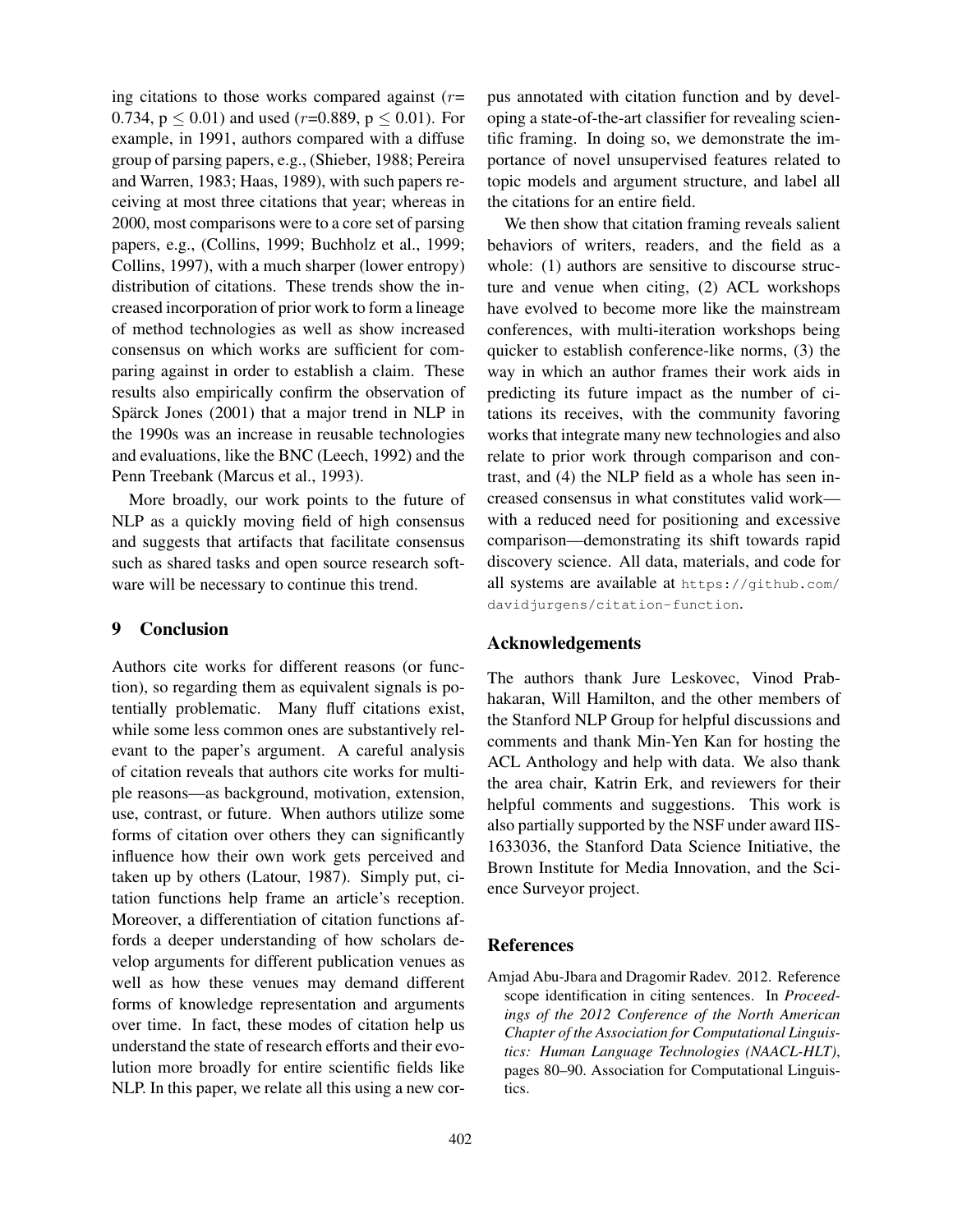- Amjad Abu-Jbara, Jefferson Ezra, and Dragomir R. Radev. 2013. Purpose and polarity of citation: Towards NLP-based bibliometrics. In *Proceedings of the 2013 Conference of the North American Chapter of the Association for Computational Linguistics: Human Language Technologies (NAACL-HLT)*, pages 596–606.
- Hirotugu Akaike. 1974. A new look at the statistical model identification. *IEEE Transactions on Automatic Control*, 19(6):716–723.
- Ashton Anderson, Dan McFarland, and Dan Jurafsky. 2012. Towards a computational history of the ACL: 1980-2008. In *Proceedings of the ACL-2012 Special Workshop on Rediscovering 50 Years of Discoveries*, pages 13–21.
- Awais Athar and Simone Teufel. 2012. Contextenhanced citation sentiment detection. In *Proceedings of the 2012 Conference of the North American Chapter of the Association for Computational Linguistics: Human Language Technologies*, pages 597–601. Association for Computational Linguistics.
- Awais Athar. 2014. Sentiment analysis of scientific citations. *Technical Report, University of Cambridge, Computer Laboratory*.
- Marc Bertin, Iana Atanassova, Yves Gingras, and Vincent Larivière. 2016. The invariant distribution of references in scientific articles. *Journal of the Association for Information Science and Technology (JASIST)*, 67(1):164–177.
- Steven Bird, Robert Dale, Bonnie J. Dorr, Bryan R. Gibson, Mark Joseph, Min-Yen Kan, Dongwon Lee, Brett Powley, Dragomir R. Radev, and Yee Fan Tan. 2008. The ACL Anthology Reference Corpus: A Reference Dataset for Bibliographic Research in Computational Linguistics. In *Proceedings of International Conference on Language Resources and Evaluation (LREC)*.
- Terrence A. Brooks. 1986. Evidence of complex citer motivations. *Journal of the American Society for Information Science*, 37(1):34–36.
- Sabine Buchholz, Jorn Veenstra, and Walter Daelemans. 1999. Cascaded grammatical relation assignment. In *Joint SIGDAT Conference on Empirical Methods in Natural Language Processing and Very Large Corpora*, pages 239–246.
- Donald O. Case and Georgeann M. Higgins. 2000. How can we investigate citation behavior? A study of reasons for citing literature in communication. *Journal of the American Society for Information Science*, 51(7):635–645.
- Tanmoy Chakraborty, Suhansanu Kumar, Pawan Goyal, Niloy Ganguly, and Animesh Mukherjee. 2014. Towards a stratified learning approach to predict future citation counts. In *Proceedings of the 14th Joint Conference on Digital Libraries (JCDL)*, pages 351–360.
- Nitesh V. Chawla, Kevin W. Bowyer, Lawrence O. Hall, and W. Philip Kegelmeyer. 2002. SMOTE: Synthetic minority over-sampling technique. *Journal of Artificial Intelligence Research*, 16:321–357.
- Dale E. Chubin and Soumyo D. Moitra. 1975. Content analysis of references: Adjunct or alternative to citation counting? *Social Studies of Science*, 5:423–441.
- Randall Collins. 1994. Why the social sciences won't become high-consensus, rapid-discovery science. *Sociological Forum*, 9(2):155–177.
- Michael Collins. 1997. Three generative, lexicalised models for statistical parsing. In *Proceedings of the Eighth Conference on European Chapter of the Association for Computational Linguistics (EACL)*, pages 16–23.
- Michael Collins. 1999. *Head-driven statistical models for natural language parsing*. Ph.D. thesis, University of Pennsylvania.
- Isaac G. Councill, C. Lee Giles, and Min-Yen Kan. 2008. ParsCit: An open-source CRF reference string parsing package. In *Proceedings of International Conference on Language Resources and Evaluation (LREC)*.
- Hal Daumé III. 2016. Workshops and mini-conferences, November. https: //nlpers.blogspot.com/2016/11/ workshops-and-mini-conferences.html.
- Ying Ding, Xiaozhong Liu, Chun Guo, and Blaise Cronin. 2013. The distribution of references across texts: Some implications for citation analysis. *Journal of Informetrics*, 7(3):583–592.
- Ying Ding, Guo Zhang, Tamy Chambers, Min Song, Xiaolong Wang, and Chengxiang Zhai. 2014. Contentbased citation analysis: The next generation of citation analysis. *Journal of the Association for Information Science and Technology (JASIST)*, 65(9):1820–1833.
- Cailing Dong and Ulrich Schäfer. 2011. Ensemble-style self-training on citation classification. In *Proceedings of the 5th International Joint Conference on Natural Language Processing (IJCNLP)*, pages 623–631.
- Yuxiao Dong, Reid A. Johnson, and Nitesh V. Chawla. 2016. Can scientific impact be predicted? *IEEE Transactions on Big Data (TBD)*, 2(1):18–30.
- Katrin Erk. 2007. A simple, similarity-based model for selectional preferences. In *Proceedings of the 45th Annual Meeting of the Association for Computational Linguistics (ACL)*, pages 216–223.
- Eliza D. Evans, Charles J. Gomez, and Daniel A. Mc-Farland. 2016. Measuring paradigmaticness of disciplines using text. *Sociological Science*, 3:757–778.
- Manuel Fernández-Delgado, Eva Cernadas, Senén Barro, and Dinani Amorim. 2014. Do we need hundreds of classifiers to solve real world classification problems? *Journal of Machine Learning Research (JMLR)*, 15(1):3133–3181.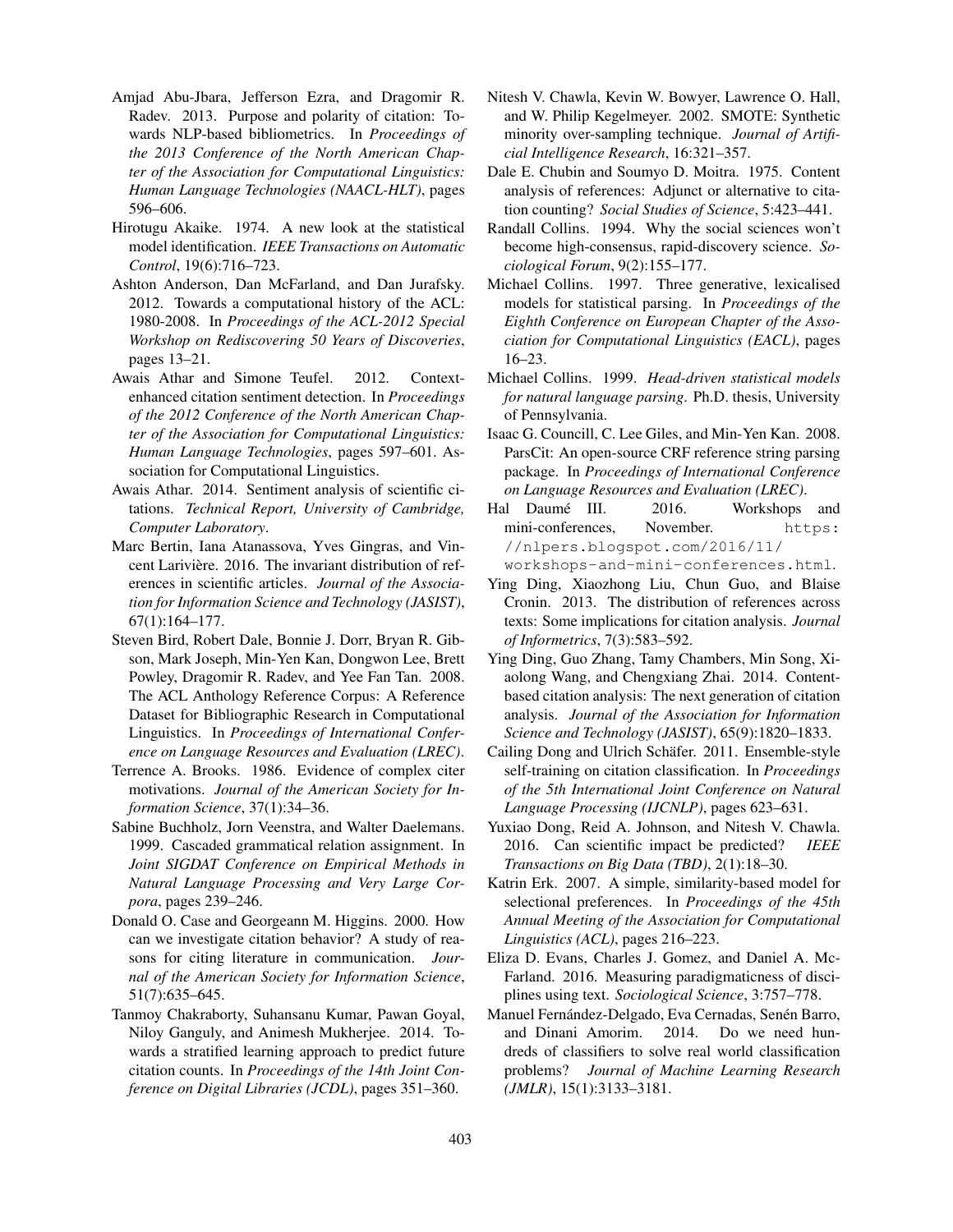James H. Fowler and Dag W. Aksnes. 2007. Does selfcitation pay? *Scientometrics*, 72(3):427–437.

Eugene Garfield. 1979. *Citation Indexing Its Theory and Application in Science, Technology, and Humanities*. John Wiley & Sons, New York.

Mark Garzone and Robert E. Mercer. 2000. Towards an automated citation classifier. In *Proceedings of the 13th Biennial Conference of the Canadian Society on Computational Studies of Intelligence*, pages 337–346.

Ali Gazni and Fereshteh Didegah. 2011. Investigating different types of research collaboration and citation impact: a case study of Harvard University's publications. *Scientometrics*, 87(2):251–265.

Erving Goffman. 1974. *Frame analysis: An essay on the organization of experience.* Harvard University Press.

- John J. Gumperz. 1982. *Discourse strategies*, volume 1. Cambridge University Press.
- Andrew Haas. 1989. A parsing algorithm for unification grammar. *Computational Linguistics*, 15(4):219–232.
- David Hall, Daniel Jurafsky, and Christopher D. Manning. 2008. Studying the history of ideas using topic models. In *Proceedings of Conference on Empirical Methods in Natural Language Processing (EMNLP)*, pages 363–371.
- Nigel Harwood. 2009. An interview-based study of the functions of citations in academic writing across two disciplines. *Journal of Pragmatics*, 41(3):497–518.
- Qi He, Daniel Kifer, Jian Pei, Prasenjit Mitra, and C. Lee Giles. 2011. Citation recommendation without author supervision. In *Proceedings of the Fourth ACM International Conference on Web Search and Data Mining (WSDM)*, pages 755–764. ACM.
- Myriam Hernández-Alvarez and Josém Gomez. 2016. Survey about citation context analysis: Tasks, techniques, and resources. *Natural Language Engineering*, 22(03):327–349.
- Zhigang Hu, Chaomei Chen, and Zeyuan Liu. 2013. Where are citations located in the body of scientific articles? A study of the distributions of citation locations. *Journal of Informetrics*, 7(4):887–896.
- Saurabh Kataria, Prasenjit Mitra, Cornelia Caragea, and C. Lee Giles. 2011. Context sensitive topic models for author influence in document networks. In *Proceedings of the International Joint Conference on Artificial Intelligence (IJCAI)*, volume 22, page 2274. Citeseer.
- Srijan Kumar. 2016. Structure and dynamics of signed citation networks. In *Proceedings of the 25th International Conference Companion on World Wide Web (WWW)*.
- Michael H. Kutner, Chris Nachtsheim, and John Neter. 2004. *Applied Linear Regression Models*. McGraw-Hill/Irwin.
- Bruno Latour. 1987. *Science in action: How to follow scientists and engineers through society*. Harvard University Press.
- Geoffrey Leech. 1992. 100 million words of English: The British National Corpus (BNC). *Language Research*, 28(1):1–13.
- Christopher D. Manning, Mihai Surdeanu, John Bauer, Jenny Rose Finkel, Steven Bethard, and David Mc-Closky. 2014. The Stanford CoreNLP Natural Language Processing Toolkit. In *Proceedings of the System Demonstrations at 52th Annual Meeting of the Association for Computational Linguistics (ACL)*, pages 55–60.
- Mitchell P. Marcus, Mary Ann Marcinkiewicz, and Beatrice Santorini. 1993. Building a large annotated corpus of English: The Penn Treebank. *Computational Linguistics*, 19(2):313–330.
- Robert E. Mercer, Chrysanne Di Marco, and Frederick W. Kroon. 2004. The frequency of hedging cues in citation contexts in scientific writing. In *Conference of the Canadian Society for Computational Studies of Intelligence*, pages 75–88. Springer.
- James Moody. 2004. The structure of a social science collaboration network: Disciplinary cohesion from 1963 to 1999. *American Sociological Review*, 69(2):213–238.
- Michael J. Moravcsik and Poovanalingam Murugesan. 1975. Some results on the function and quality of citations. *Social Studies of Science*, 5(1):86–92.
- Hidetsugu Nanba and Manabu Okumura. 1999. Towards multi-paper summarization using reference information. In *Proceedings of the International Joint Conference on Artificial Intelligence (IJCAI)*, pages 926–931.
- Kevin Ngozi Nwogu. 1997. The medical research paper: Structure and functions. *English for Specific Purposes*, 16(2):119–138.
- Robert M. O'brien. 2007. A caution regarding rules of thumb for variance inflation factors. *Quality & Quantity*, 41(5):673–690.
- Charles Oppenheim and Susan P. Renn. 1978. Highly cited old papers and the reasons why they continue to be cited. *Journal of the American Society for Information Science*, 29(5):227–231.
- Fabian Pedregosa, Gaël Varoquaux, Alexandre Gramfort, Vincent Michel, Bertrand Thirion, Olivier Grisel, Mathieu Blondel, Peter Prettenhofer, Ron Weiss, Vincent Dubourg, et al. 2011. Scikit-learn: Machine learning in Python. *The Journal of Machine Learning Research (JMLR)*, 12:2825–2830.
- Jeffrey Pennington, Richard Socher, and Christopher D. Manning. 2014. GloVe: Global Vectors for Word Representation. In *Proceedings of Conference on Empirical Methods in Natural Language Processing (EMNLP)*, pages 1532–1543.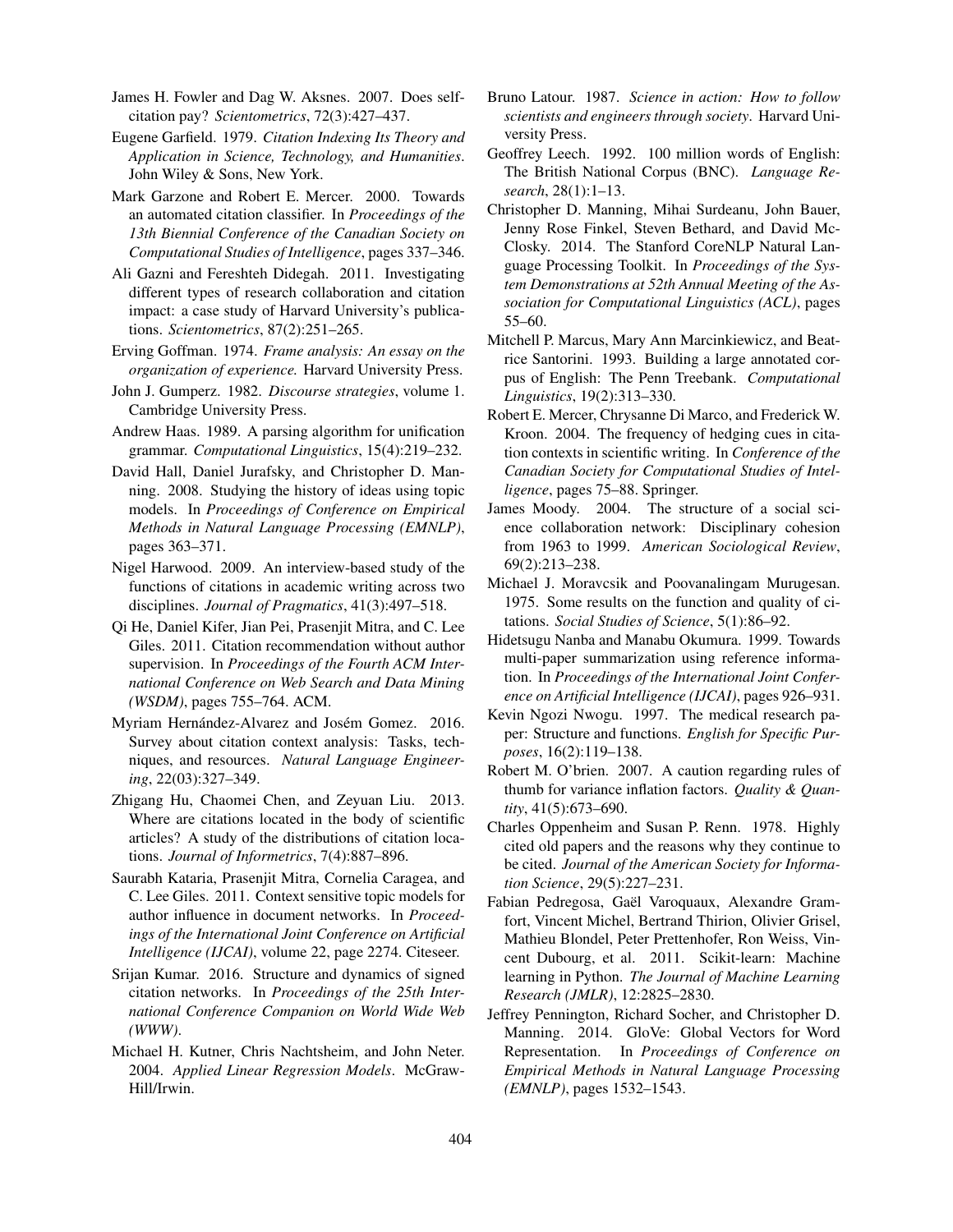- Fernando C.N. Pereira and David H.D. Warren. 1983. Parsing as deduction. In *Proceedings of the 21st annual meeting on Association for Computational Linguistics (ACL)*, pages 137–144.
- Bluma C. Peritz. 1983. A classification of citation roles for the social sciences and related fields. *Scientometrics*, 5(5):303–312.
- S. B. Pham and A. Hoffmann. 2003. A new approach for scientific citation classification using cue phrases. In *Proceedings of the Australian Joint Conference in Artificial Intelligence (AI)*, pages 759–771.
- Ellen Riloff and Rosie Jones. 1999. Learning dictionaries for information extraction by multi-level bootstrapping. In *Proceedings of Association for the Advancement of Artificial Intelligence (AAAI)*, pages 474–479.
- Anna Ritchie, Stephen Robertson, and Simone Teufel. 2008. Comparing citation contexts for information retrieval. In *Proceedings of the 17th ACM Conference on Information and Knowledge Management (CIKM)*, pages 213–222.
- Xiaolin Shi, Jure Leskovec, and Daniel A. McFarland. 2010. Citing for high impact. In *Proceedings of the 10th annual Joint Conference on Digital libraries (JCDL)*, pages 49–58. ACM/IEEE-CS.
- Stuart M Shieber. 1988. A uniform architecture for parsing and generation. In *Proceedings of the 12th Conference on Computational Linguistics*, pages 614–619. Association for Computational Linguistics.
- John Skelton. 1994. Analysis of the structure of original research papers: An aid to writing original papers for publication. *British Journal of General Practice*, 44(387):455–459.
- Henry Small. 2011. Interpreting maps of science using citation context sentiments: A preliminary investigation. *Scientometrics*, 87(2):373–388.
- Karen Spärck Jones. 2001. Natural language processing: a historical review. *University of Cambridge*, pages  $2 - 10$ .
- Ina Spiegel-Rüsing. 1977. Bibliometric and content analysis. *Social Studies of Science*, 7:97–113.
- Pontus Stenetorp, Sampo Pyysalo, Goran Topic, Tomoko ´ Ohta, Sophia Ananiadou, and Jun'ichi Tsujii. 2012. BRAT: a web-based tool for NLP-assisted text annotation. In *Proceedings of the Demonstrations at the 13th Conference of the European Chapter of the Association for Computational Linguistics (EACL)*, pages 102–107.
- David I. Stern. 2014. High-ranked social science journal articles can be identified from early citation information. *PloS One*, 9(11):e112520.
- John Swales. 1986. Citation analysis and discourse analysis. *Applied linguistics*, 7(1):39–56.
- John Swales. 1990. *Genre Analysis: English in Academic and Research Settings. Chapter 7: Research articles in English*. Cambridge University Press, Cambridge, UK.
- Simone Teufel, Advaith Siddharthan, and Dan Tidhar. 2006a. An annotation scheme for citation function. In *Proceedings of the 7th SIGdial Workshop on Discourse and Dialogue*, pages 80–87. Association for Computational Linguistics.
- Simone Teufel, Advaith Siddharthan, and Dan Tidhar. 2006b. Automatic classification of citation function. In *Proceedings of the 2006 Conference on Empirical Methods in Natural Language Processing (EMNLP)*, pages 103–110.
- Simone Teufel. 2000. *Argumentative zoning: Information extraction from scientific text*. Ph.D. thesis, University of Ediburgh.
- Simone Teufel. 2010. *The structure of scientific articles: Applications to Indexing and Summarization*. CSLI Publications.
- Marco Valenzuela, Vu Ha, and Oren Etzioni. 2015. Identifying meaningful citations. In *Workshops at the Twenty-Ninth AAAI Conference on Artificial Intelligence*, pages 21–26.
- Peter Vinkler. 1998. Comparative investigation of frequency and strength of motives toward referencing. the reference threshold model. *Scientometrics*, 43(1):107–127.
- Xiaojun Wan and Fang Liu. 2014. Are all literature citations equally important? Automatic citation strength estimation and its applications. *Journal of the Association for Information Science and Technology (JA-SIST)*, 65(9):1929–1938.
- Dashun Wang, Chaoming Song, and Albert-László Barabási. 2013. Quantifying long-term scientific impact. *Science*, 342(6154):127–132.
- Howard D. White. 2004. Citation analysis and discourse analysis revisited. *Applied linguistics*, 25(1):89–116.
- Rui Yan, Jie Tang, Xiaobing Liu, Dongdong Shan, and Xiaoming Li. 2011. Citation count prediction: Learning to estimate future citations for literature. In *Proceedings of the 20th ACM International Conference on Information and Knowledge Management (CIKM)*, pages 1247–1252.
- Rui Yan, Congrui Huang, Jie Tang, Yan Zhang, and Xiaoming Li. 2012. To better stand on the shoulder of giants. In *Proceedings of the 12th Joint Conference on Digital Libraries (JCDL)*, pages 51–60.
- Dani Yogatama, Michael Heilman, Brendan O'Connor, Chris Dyer, Bryan R. Routledge, and Noah A. Smith. 2011. Predicting a scientific community's response to an article. In *Proceedings of the Conference on Empirical Methods in Natural Language Processing (EMNLP)*, pages 594–604.